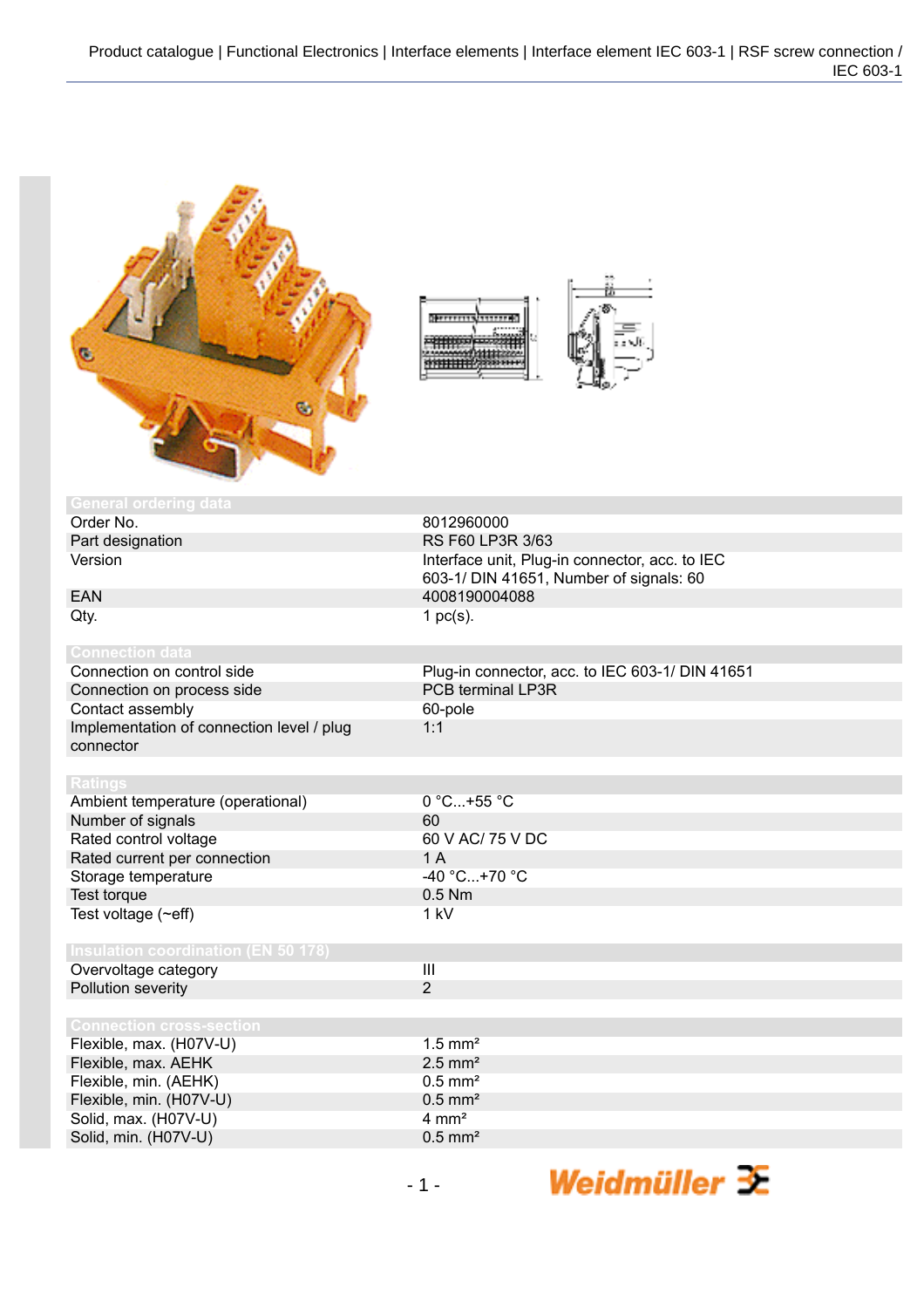| <b>Connection cross-section</b> |                       |
|---------------------------------|-----------------------|
| Stripping length                | $7 \text{ mm}$        |
| <b>Dimensions</b>               |                       |
| Clamping range, max.            | $4 \, \text{mm}^2$    |
| Clamping range, min.            | $0.5$ mm <sup>2</sup> |
| Clamping range, nom.            | $2.5$ mm <sup>2</sup> |
| Length                          | 87 mm                 |
| Height                          | 76 mm                 |
| Width                           | $115 \text{ mm}$      |
|                                 |                       |
| <b>Approvals</b>                |                       |
| Approvals institutes            | n.a.                  |
| <b>Classifications</b>          |                       |
| <b>ETIM 2.0</b>                 | EC001419              |
| <b>ETIM 3.0</b>                 | EC001419              |
| eClass 4.1                      | 27-24-04-04           |
| eClass 5.0                      | 27-24-22-04           |
| eClass 5.1                      | 27-24-22-04           |

## **Similar products**

| Order No.  | <b>Part designation</b> | <b>Version</b>                                                                            |
|------------|-------------------------|-------------------------------------------------------------------------------------------|
| 8012850000 | RS F10 LP3R 3/12        | Interface unit, Plug-in connector, acc. to IEC 603-1/ DIN 41651,<br>Number of signals: 10 |
| 0224961001 | <b>RS F10 LP2N 5/10</b> | Interface unit, Plug-in connector, acc. to IEC 603-1/ DIN 41651,<br>Number of signals: 10 |
| 8012860000 | RS F14 LP3R 3/14        | Interface unit, Plug-in connector, acc. to IEC 603-1/ DIN 41651,<br>Number of signals: 14 |
| 0225061001 | <b>RS F14 LP2N 5/14</b> | Interface unit, Plug-in connector, acc. to IEC 603-1/ DIN 41651,<br>Number of signals: 14 |
| 8012870000 | RS F16 LP3R 3/18        | Interface unit, Plug-in connector, acc. to IEC 603-1/ DIN 41651,<br>Number of signals: 16 |
| 0225161001 | RS F16 LP2N 5/16        | Interface unit, Plug-in connector, acc. to IEC 603-1/ DIN 41651,<br>Number of signals: 16 |
| 8012910000 | RS F20 LP3R 3/21        | Interface unit, Plug-in connector, acc. to IEC 603-1/ DIN 41651,<br>Number of signals: 20 |
| 0224261001 | RS F20 LP2N 5/20        | Interface unit, Plug-in connector, acc. to IEC 603-1/ DIN 41651,<br>Number of signals: 20 |
| 8012920000 | RS F26 LP3R 3/27        | Interface unit, Plug-in connector, acc. to IEC 603-1/ DIN 41651,<br>Number of signals: 26 |
| 0224861001 | RS F26 LP2N 5/26        | Interface unit, Plug-in connector, acc. to IEC 603-1/ DIN 41651,<br>Number of signals: 26 |
| 8012930000 | RS F34 LP3R 3/36        | Interface unit, Plug-in connector, acc. to IEC 603-1/ DIN 41651,<br>Number of signals: 34 |
| 0224361001 | RS F34 LP2N 5/34        | Interface unit, Plug-in connector, acc. to IEC 603-1/ DIN 41651,<br>Number of signals: 34 |
| 8012940000 | RS F40 LP3R 3/42        | Interface unit, Plug-in connector, acc. to IEC 603-1/ DIN 41651,<br>Number of signals: 40 |